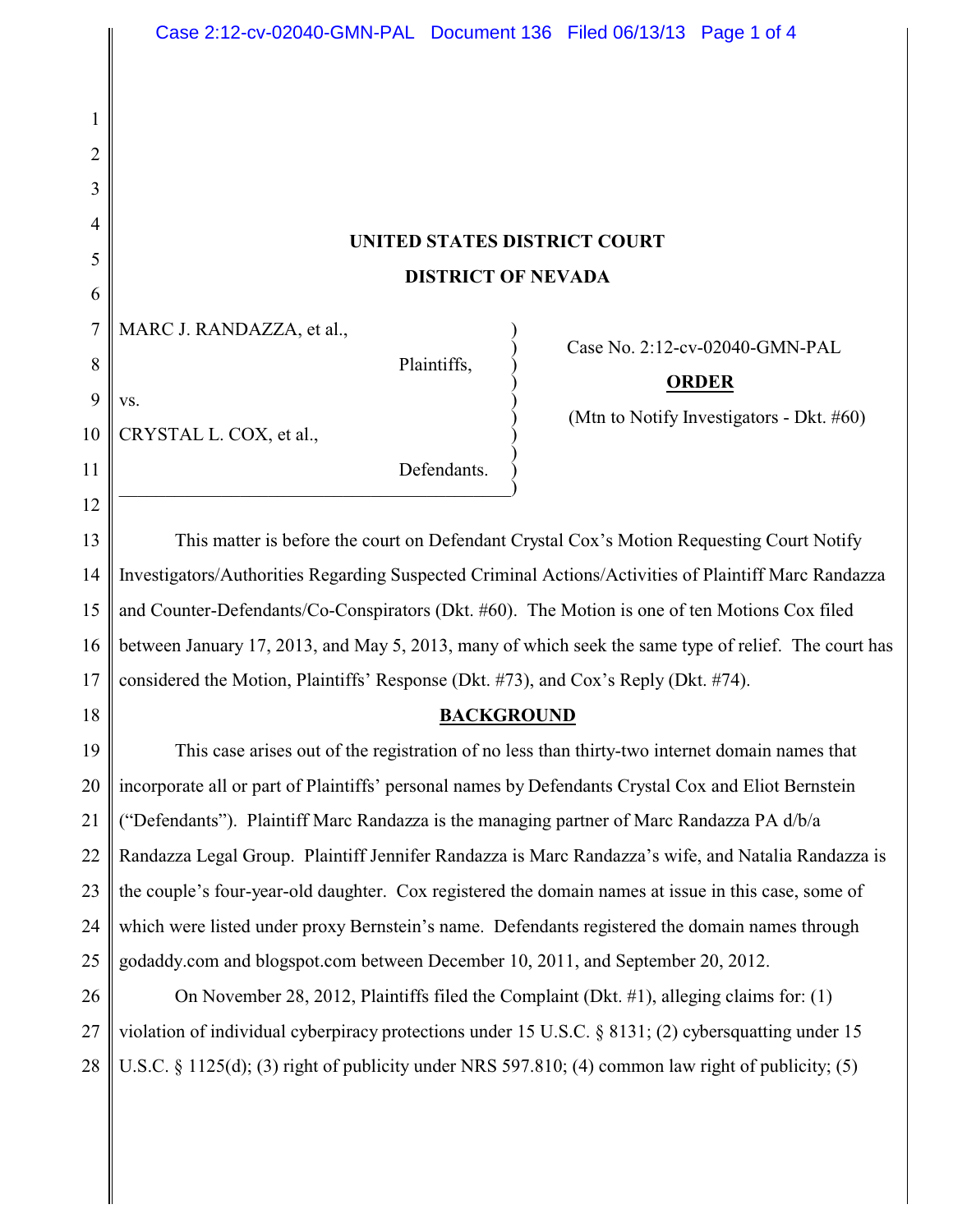1 2 3 4 5 6 7 8 9 common law right of intrusion upon seclusion; and (6) civil conspiracy. On January 11, 2013, the district judge entered an Order (Dkt. #41) granting Plaintiffs' Motion for Preliminary Injunction (Dkt. #2) and temporarily enjoined Defendants from registering, operating, or maintaining any website or domain name with Plaintiffs' names or confusingly similar variation of their names. *See* Order (Dkt. #41) at 12:2-16. Additionally, six of the domain names at issue, which are subject to a decision by the World Intellectual Property Organization, were released to Marc Randazza's full control by the registrar. *See* Order (Dkt. #41) at 12:17-22. The twenty-six remaining domain names at issue were ordered locked by the respective registrar and transferred to Plaintiffs. *See* Order (Dkt. #41) at 12:22- 13:11.

#### 10

#### **DISCUSSION**

11 12 13 14 15 16 17 18 19 20 21 Cox requests the court notify "ALL applicable authorities, law enforcement, special investigators, FBI, Department of Justice, FTC, SEC, Attorney General, State Attorney Bar Associates that Apply, Financial Crime Investigators, WIPO, UDRP Officials, ICANN- UDNDRP, INTERPOL any International Investigators that apply" to investigate Plaintiff Marc Randazza and all "Co-Conspirators and Counter Defendants regarding alleged criminal and civil conspiracy activities." Motion at 1. Cox then lists eight pages of people who are alleged co-conspirators with Plaintiffs. Motion at 4-8; 10-13. Cox also requests that the assigned magistrate judge and district judge "abide by Public Officers Law SEC 73, Public Officers Law SEC 74 Code of Ethics, Title 18 Federal Code, Title 18 U.S.C. § 4, Title 28 U.S.C. § 1361, Title 28 U.S.C. § 1361, and other applicable laws, ethics, and Judicial Cannons [sic]." Motion at 2. Finally, Cox again demands that the court print certain blogs, listed on pages 14-27 of her Motion, in their entirety as evidence in this case.

22 23 24 25 26 27 28 In response, Plaintiffs assert the court has already denied a nearly-identical request from Cox, and this issue cannot be re-adjudicated. Additionally, this Motion demonstrates that Cox is abusing her CM/ECF privileges because immediately after the district judge denied Cox's initial request, she filed this Motion. In her forty-two page Reply, Cox asserts she filed a second Motion to Investigate "because [she] realized the court is obligated to, under law, notify authorities, and [she] had worded it differently the first time, in suggesting that the court investigate the Plaintiff and his Co-Conspirators. So [she] filed another motion requesting the court NOTIFY authorities instead of investigate themselves, this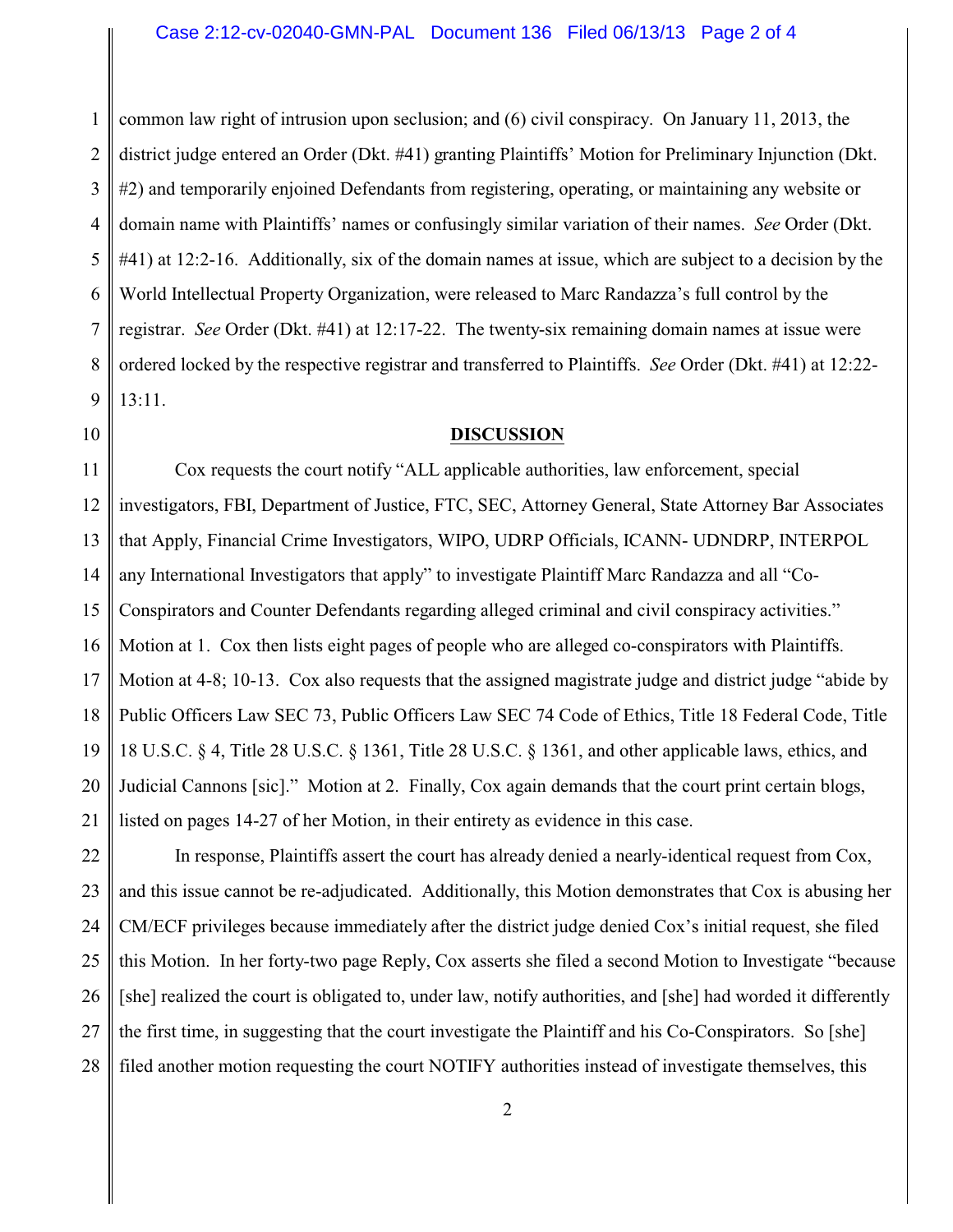#### Case 2:12-cv-02040-GMN-PAL Document 136 Filed 06/13/13 Page 3 of 4

1 2 3 4 5 was more Proper, under the Law." Reply at 1 (capitalization in original). Cox repeats claims that Plaintiff Marc Randazza and his alleged co-conspirators are involved in a host of scandalous activities. She contends it is the court's duty to notify authorities and special prosecutors to investigate her claims. She reiterates her request that the court enter a protective order protecting her and others from Plaintiffs and others.

6 7 8 9 10 11 The Motion is denied. First, reply briefs are limited to twenty pages unless a party receives advance permission to file a longer brief. *See* LR 7-4. Second, Plaintiff has cited no case law or statutory authority to support her demand that the court notify law enforcement about Marc Randazza's alleged criminal and civil conspiracy activities. As this court has previously advised Cox, the failure of a party to file points and authorities in support of a motion constitutes a consent to the denial of the motion. *See* LR 7-2(d).

12 13 14 15 16 17 18 19 20 21 22 23 24 25 26 Third, the district judge has already denied Cox's previous Motion to Investigate (Dkt. #22). In that Order (Dkt. #27), the court advised Cox that "courts provide a forum for the resolution of disputes. The requested initiation of an investigation is a function of the other branches of government." *See* Order (Dkt. #27) at 1:13-14. Cox is engaging in abusive litigation practices by filing multiple, voluminous motions that request relief previously considered and denied and by making frivolous requests without any legal basis. Rule 11 of the Federal Rules of Civil Procedure provides that sanctions may be imposed on an attorney or an unrepresented party who signs a paper that is either filed with the court for an improper purpose or is frivolous. *See Nugget Hydroelectric, L.P. v. Pacific Gas & Elec. Co.,* 981 F.2d 429, 439 (9th Cir. 1992, *cert. denied*, 508 U.S. 908 (1993) (citing *Townsend v. Holman Consulting Corp.,* 929 F.3d 1358. 1362 (9th Cir. 1990) (en banc)). In *Nugget,* the Ninth Circuit upheld the trial court's imposition of Rule 11 sanctions because a party's second motion to compel largely duplicated the first. The Ninth Circuit upheld the district court's order imposing sanctions after finding the second motion was filed for the improper purpose of harassing the other side. Cox is warned that continued motion practice requesting relief that has already been denied or making frivolous, unsupported requests may result in sanctions.

For all of these reasons,

28 / / /

27